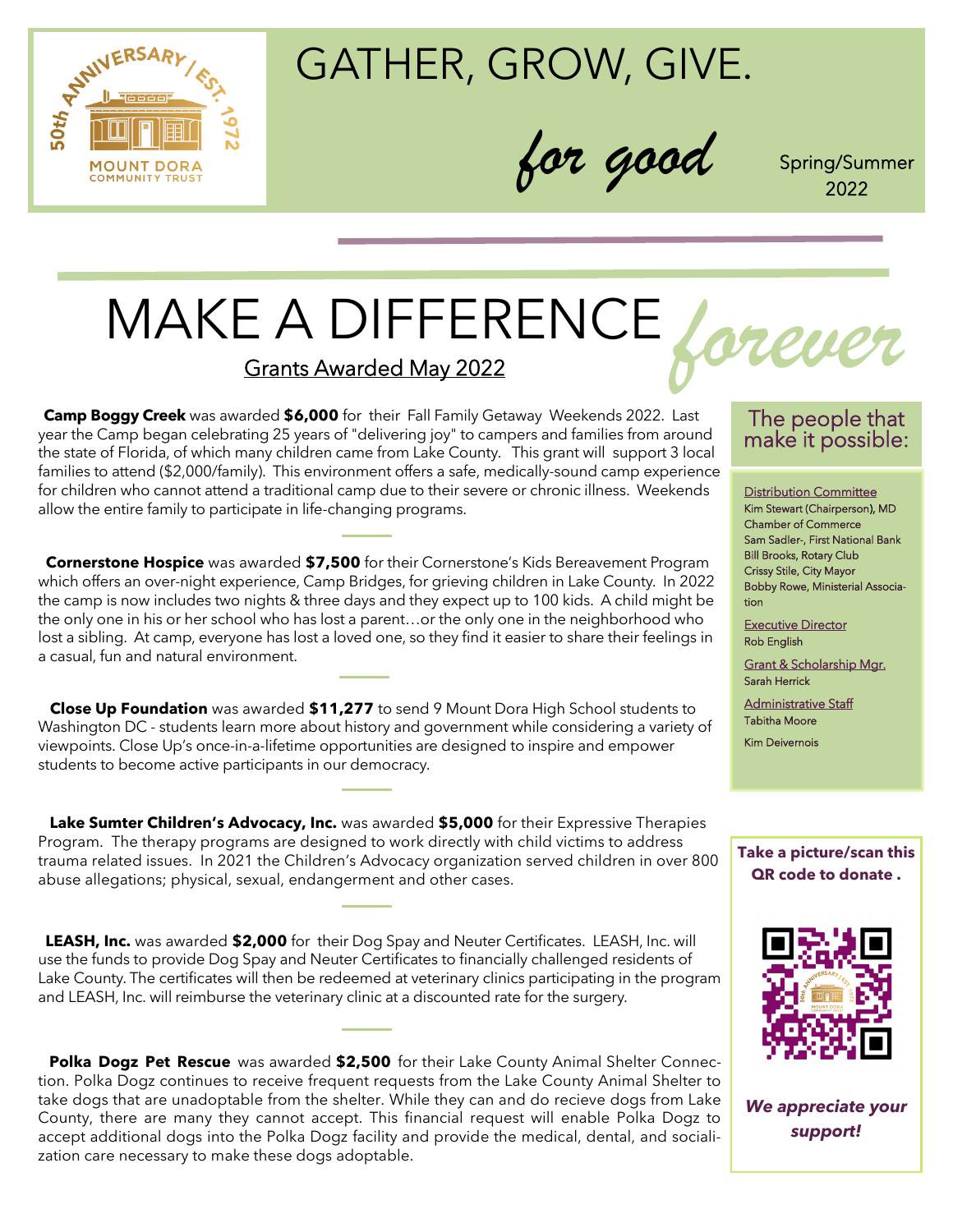## **Our New Funds with MDCT**

**Turner Charitable Fund** Tom and Dawn Turner married in 2006 and are engaged in various businesses and social activities in Mount Dora. Dawn, 3rd generation Mount Dora, manages her Cozy Nest store on Donnelly Street and Tom, Connecticut Yankee, a portfolio of business engagements.

Both believe that Mount Dora is one of the best places in the world to live and hope that their Trust will contribute to the joy of Mount Dora.





Thanks to All who supported our 50th Anniversary Celebration —Kentucky Derby Party! The following are our Hat and Attire Contest Winners:



L to R: John Pease and Renee Milota were 3rd and 2ns place Attire Winners, Rob English with Tina Griswold in 1st, Janet Gamache 2nd, and Cristy Henns 3rd as our Hat Winners and Rob English with 1st Place Attire Winner Harlowe Middleton!



**Rest and Renew Foundation** Elaine Sephton recently opened this foundation surrounded by her supporters as she signed papers with Mount Dora Community Trust. Elaine said she wants people to be able to talk about mental health the same way in which we talk about physical health. What gives her the right to do this?

She is a two-time suicide attempt survivor. Her last attempt was on September 24, two years ago, when she ended up in a residential psychiatric unit for 75 days and received outpatient day treatment for six weeks.

Now a certified Brain Health Coach and Trainer with Dr. Amen, Elaine has been selected to speak at the 2022 American Association of Suicidology's national conference in Chicago.

ALL GRANT and SCHOLARSHIP APPLICATIONS MUST NOW BE SUBMITTED ELECTRONICALLY Next grant application deadline:

> August 19, 2022 Next Distribution Meeting: September 15, 2022

> > (352) 383-2150

821 N. Donnelly Street Mount Dora, FL

Please send all emails to: Team@MDCTrust.org

www.MDCTrust.org